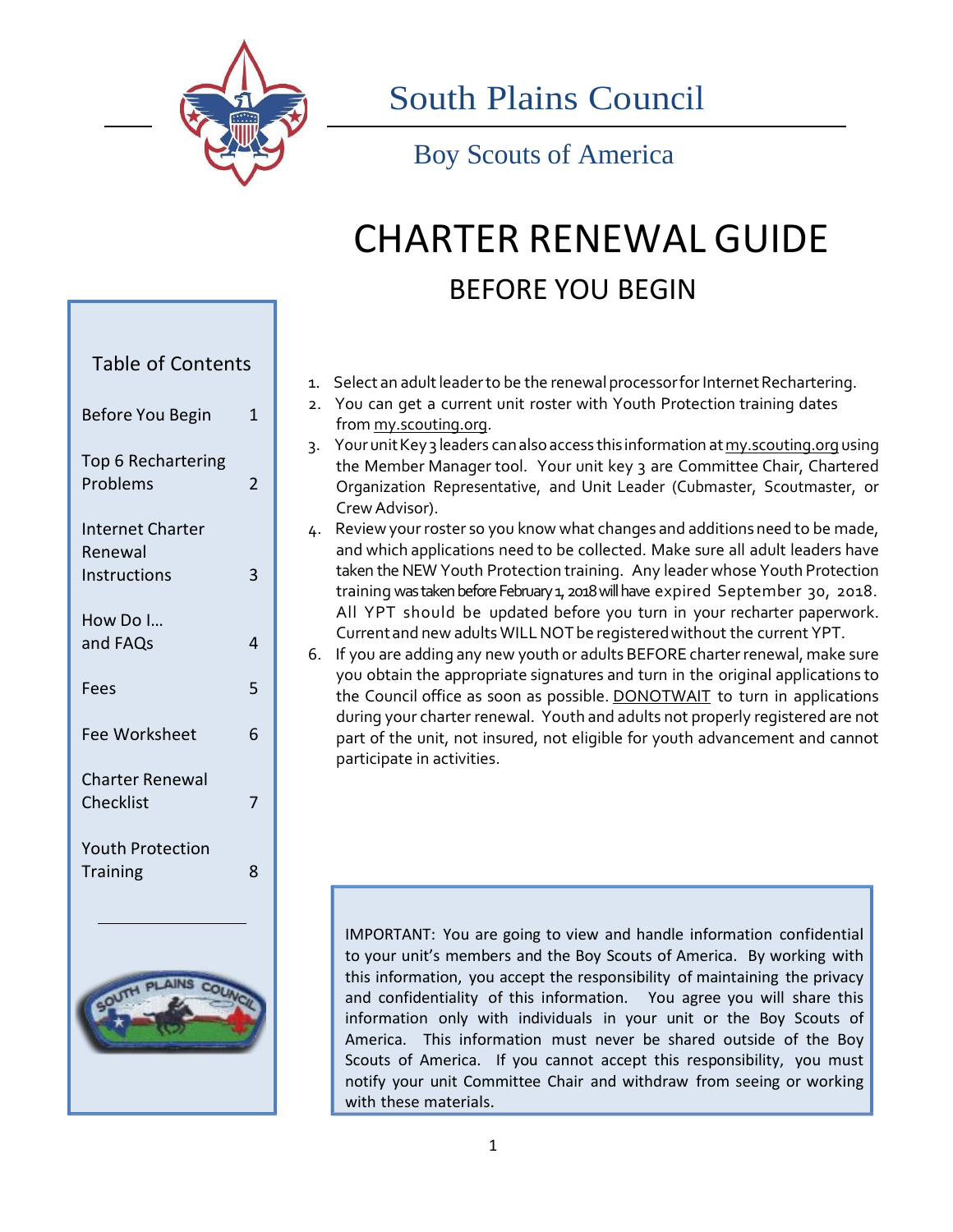## TOP 6 RECHARTERING PROBLEMS

#### 1. Missing or incomplete applications (adult and youth)

A completed BSA Membership application isrequired for every new unit a person joins, and for adults, every position held, with the exception of the Institutional Head (a.k.a. Executive Officer) and Adult Partners for Lions and Tigers. Adult applications are required to register new members ages 18 and up in all Packs, Troops, Teams, Crews and Ships.

Acompleted adult application must include the following: Full legal name (no nicknames), address, date of birth, a valid Social Security number, questions 1-6f, and signatures from the applicant (with initials where required), as well as the chartered organization representative's signature. It must also include the Background Check authorization form (the last page of the adult application), and a copy of the Youth Protection Training certificate (see #2 below).

Acompleted youth application must include the following: Full legal name (no nicknames), address, date of birth, parent signature, and unit leader signature (i.e., Cubmaster/Scoutmaster). Lions and Tigers must also have an Adult Partner with the adult's date of birth on the youth application.

#### 2. Missing or outdated Youth Protection training for adults

Every adult registering with the Crossroads of America Council is required to complete a Youth Protection training course prior to registration, and every two years thereafter. Cub and Boy Scout leaders must have current Youth Protection training. This also includes Venturing Crew leaders and Venturing Participants ages 18-21. Current Youth Protection training is required of all adult leaders, new and returning, in order to recharter the unit. See "Youth Protection Training" on page 8 for more information.

#### 3. Rechartering paperwork missing signatures (ExecutiveOfficer/Unit Leader)

The rechartering paperwork must have the signatures of the Executive Officer of the chartering organization (also known as the Institutional Head), and the Unit Leader (Cubmaster, Scoutmaster, Advisor, or Coach). Signatures must match the names of the persons holding those positions on the recharter.

#### 4.No money or not enough money included for recharter fees

Rechartering fees are \$33 for each paid membership for youth and adults. There is no charge for multiples (youth or adults who have a paid membership in another unit). Boys' Life is \$12. Additionally, the council charges \$1 for each paid member for insurance, for youth, adults and Adult Partners.

#### 5.Not enough required adult positions or more than one position listed for an adult

Units are required to have the following adult positions: Chartered Organization Representative, Committee Chairman; 2 Committee Members, and the Unit Leader (Cubmaster, Scoutmaster, Crew Advisor, or Team Coach). A Parent Coordinator or Pack Trainer may count as a Committee Member. Additionally, a Pack must have at least one Den Leader. An adult leader may hold only one leadership position, except for the Chartered Organization Representative, who can multiple either as a Committee Member or the Committee Chairman.

#### 6.Using a Mac or Apple Computer, non-compatiblebrowsers, or dial-up internet connection

The Internet Rechartering program is based on Internet Explorer, a Windows-based program. Supported browsers are Internet Explorer versions 8-11, Chrome, and Firefox. It is not compatible with Mac or Apple computers or with other browsers. Non-compatible browsers or a dial-up connection will cause the system to return error messages or to freeze up entirely. For this reason, unit leaders should process their recharter on a PC or assign the task to someone from their unit who has a PC with a supported browser.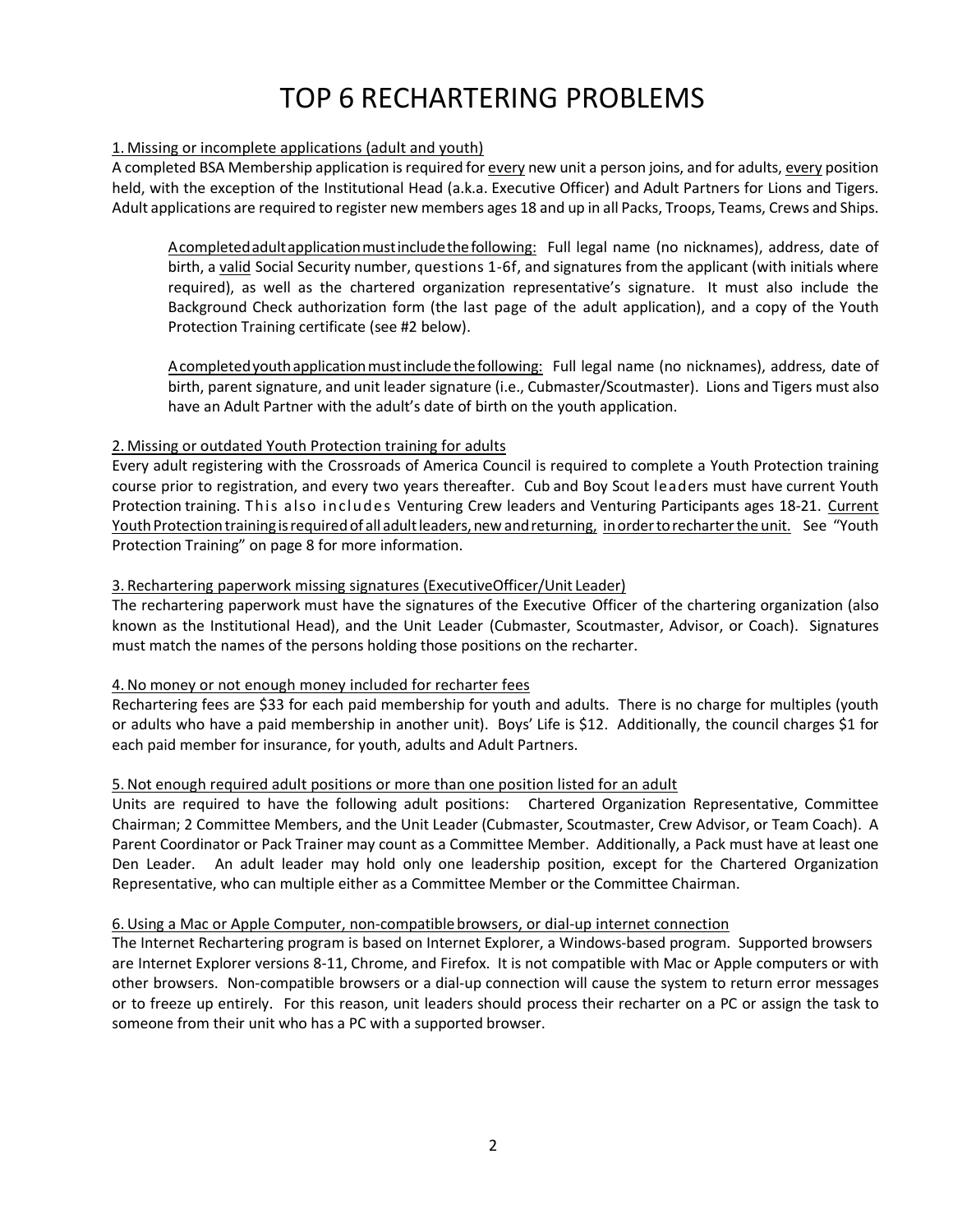## INTERNET CHARTER RENEWAL INSTRUCTIONS

### Getting started:

Refer to the front page for your access code.

Your unit's charter is accessible online 90 days before your unit's charter expiration date. For most units in our council, the Internet Rechartering System opens up October 1 and the charter expires on December 31.

- 1. Login to the council website (www.southplainscouncil.org) and select Resources on the home page, then Rechartering and BeginYourRecharter.
- 2. Click on First-Time User, even if you have used the system in a previous year. Every year you are a first-time user because the Unit Access Code differs from year to year.
- 3. Enter the Unit Access Code, unit type (Pack, Troop, Team, Crew) and your unit number. Unit number must be 4 digits - add zeroes as necessary (ex.; Troop 11 is entered as 0011.).
- 4. Create your password and click Register.
- 5. If you've never used the Internet Rechartering system, or if you have a fuzzy memory from the previous year, it is recommended that you click on the Tutorial button.
- 6. Complete the information requested on each screen (following the tabs at the top). You can stop at any time, log off the system and begin again where you left off by re-entering your access code and password as a returning user. You can also go back to a previous screen by clicking on that tab.
- 7. If you have turned in applications to the council for new members since beginning the rechartering process, click on Update Unit Roster to download current council information (in Stage 2, Step 2).
- 8. Do not change a youth's grade unless it is incorrect in the system as of that day. BSA's database system will automatically advance all youth grades in early June (called a "grade rollover"). Your roster should reflect the status of your unit at the timeof rechartering, not what it will be at a future date.
- 9. Transfers do not apply at Charter Renewal, they are considered new members. Do not mark a member as a transfer.

Questions? See "How Do I…" and FAQs on page 4.

### Wrapping it up:

- 1. When you have completed all the information to recharter the unit click Roster Review and check for accuracy.
- 2. Once everything is correct, hit the Submit button.
- 3. Print out all pages of the Unit Charter Renewal Report Package. If you have no manual changes to make to the paperwork, you can print out the shorter Summary Report. If you want a copy for your records, print out 2 copies.
- 4. Get paperwork signed by the Unit Leader and Institutional Head (Executive Officer).
- 5. Include youth and adult applications if prompted (on first page of the Charter Renewal Package).
- 6. Turn in the entire packet at the district turn-in night or to the council offices, along with money for the rechartering fees. Include the first (cover) sheet of the packet, even if it is blank. The fee worksheet is on page 6 of this guide.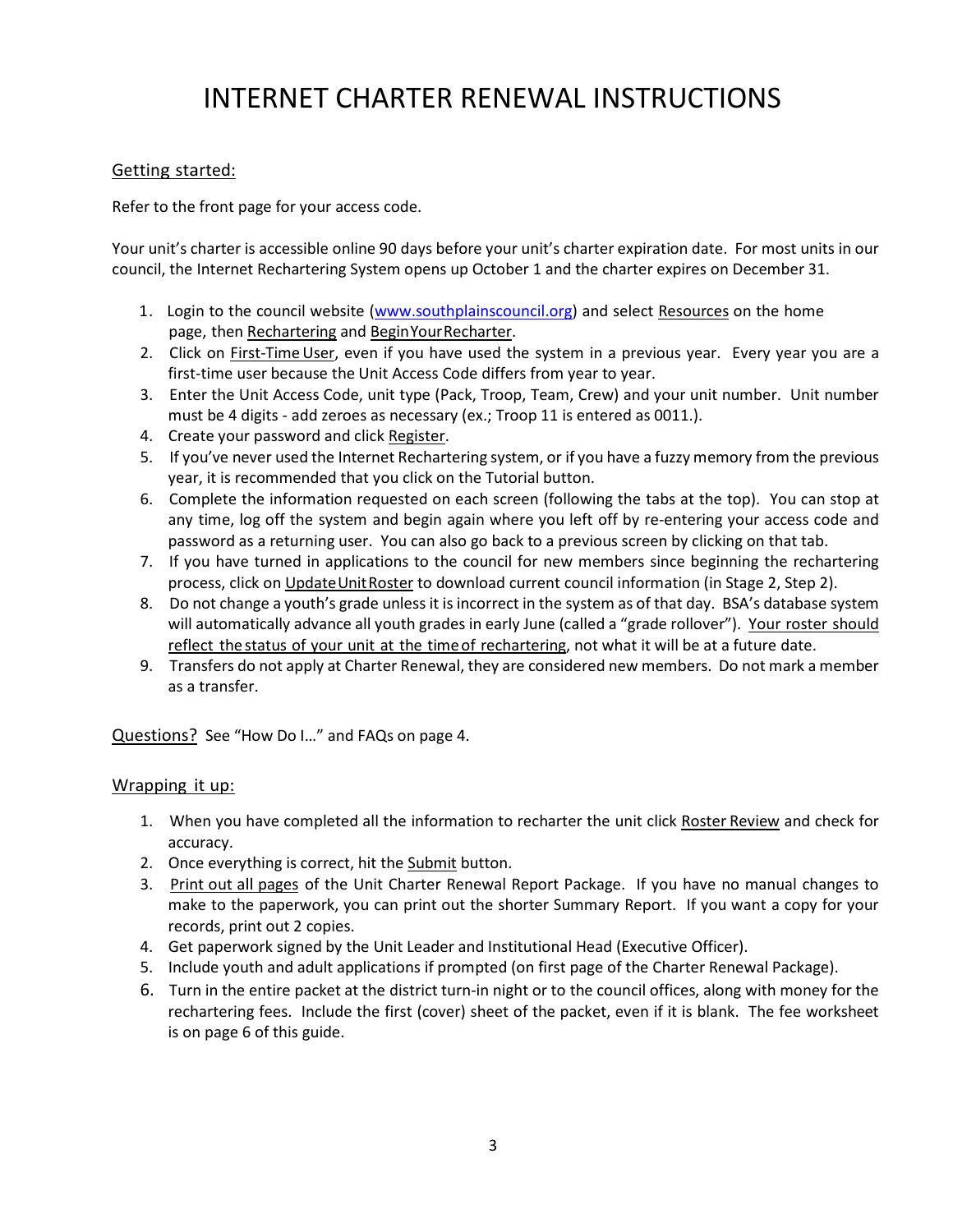### HOW DO I…

### Select members from another unit or change a youth to an adult leader?

Stage2, Step3 (UpdateRoster/PromoteMembers. When you click Promote you will see a Unit Selection screen that will display any units that are chartered to the same organization as your unit. If you are in a unit eligible to convert youth members into adult leaders (troop, team, crew, and ship only) you will see your own unit listed also. If you are promoting a member from youth to adult or from another unit you must have an application to register them (consider them new members). Make certain that youth members converting to adult leaders are not in the process of obtaining their Eagle rank; ifso, leave them on as youth members (you will get a warning, but you can still proceed).

### Add new members?

Stage2, Step4 (UpdateRoster/AddNewMembers). You must have their completed applications before you begin this process. Complete new adults first (review adult applications for age requirements) and then add new youth (review youth applications for age and grade requirements). You must enter an ethnic background (if not provided select not provided). Enter and confirm new registrants' information to ensure accuracy. DO NOT enter a new member if you do not have an application.

### Change someone's contact information or position?

Stage2, Step5 (Update Roster/Update Members). Review member data and make necessary changes to member records (i.e. address, phone number, position, etc.). DO NOT change a name; if the information is incorrect note it on the print out after you submit the final version. Use the remove selection to delete a member from the renewal.

### Mark someone as a multiple?

Stage 4, Step 1 (Summary/Update Fees). Select Update to the left of the name, select member paid in another unit and complete the requested information. The renewal processor should verify with the member which unit is their primary registration.

### Add Boys' Life for someone?

Stage 4, Step 1 (Summary/Update Fees). To add a Boys' Life subscription, select Update to the left of the name and check Boys' Life. All paying adults receive Scouting magazine. Do not select Boys' Life unless they want to receive both magazines. Please click the Boys' Life button to verify and select 100% Boys' Life recognition for your unit.

### FAQs

### Why doesn't the fee summary on the paperwork include the insurance?

The Unit Charter Renewal Report is submitted through the National Office's records. The \$1 insurance per member is a local Council charge, so it is not included in the fee recap.

### Why do I need applications for someone who is already registered in another unit?

BSA policy states that a youth or adult must have a membership application for every unit that the person belongs to, even if this person is registered as paid in another unit.

### Will the system let me know if there are errors with my charter?

Yes, the system will prompt you if there is a critical error with your charter (i.e., if you are missing a key position such as a unit leader, committee chair, etc.). Any text displayed in red is the system's way of making you notice issues that require your attention or further action. Warnings you can process through; errors must be corrected or you will not be able to submit the charter.

### What do I do if I completely and totally mess up during the rechartering process?

Everything is fixable!!! As long as the charter has not been submitted online, council registrars can reset a unit's rechartering process so that leaders can start from scratch, as if no one has ever been in the system. Call the Council office at (806) 747-2631 and ask to speak to one of the registrars.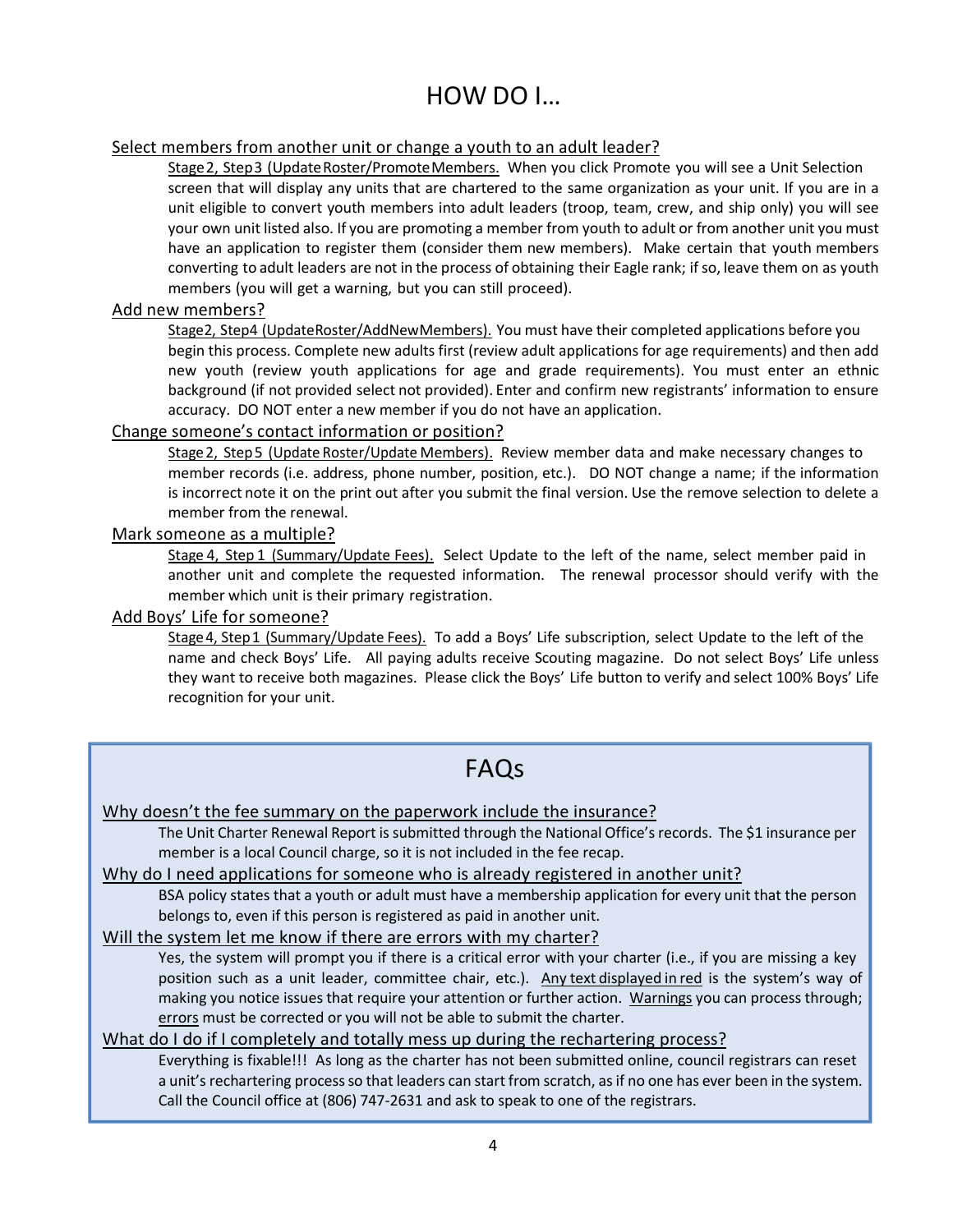## FEES

All youth members and adult leaders who are recruited in the fall should be registered with the council BEFORE BEGINNING the online recharter process. If you have new members that you are adding to the charter, please add the following pro-rated fees to the Charter Renewal fees. This will allow us to register your new members before year-end. Please ensure that you have completed applications for your new members, and that adult leaders have completed Youth Protection training.

### PRO-RATED FEES

OCTOBER \$8.25 registration \$3.00 Boys' Life NOVEMBER \$5.50 registration \$2.00 Boys' Life

DECEMBER \$2.75 registration Boys' Life not available for one month

### ANNUAL RECHARTER FEES

Annual membership fees for youth and adults are \$33.00 for registration, \$1.00 for insurance and \$12.00 for Boys' Life (optional). Adult Partners (AP) who are not leaders do not pay a registration fee, but do pay the insurance fee. If they accept another adult leader position, they must complete an adult application and pay the registration fees.

There is no charge for the Institution Head (IH). If the IH accepts another leadership position then they must complete an adult application and pay the registration and insurance fees.

Adults or youth members who have paid their primary registration fee elsewhere in the South Plains Council (e.g. another unit, district or council-level) are considered "multiple" registrations and do not pay registration or insurance fees again.

Council Accident and Sickness Insurance Plan: Accident & Sickness Insurance is provided for Cub Scouts, Boy Scouts, Venturers, Explorers and adult volunteer leaders registered in the council and coversthem for accidents and sickness (as well as accidental death and dismemberment) while participating in any official Scouting activity. This coverage is applied for by the council and is in effect on an annual basis. The \$1.00 per person insurance fee charged at charter renewal time goes toward the purchasing of this insurance. The plan is administered by Health Special Risk, Inc. Charter renewal software does not automatically include the Council's mandatory insurance fees, so the charter renewal processor must manually add the fees for all youth, adults, and Adult Partners who are registering in the unit.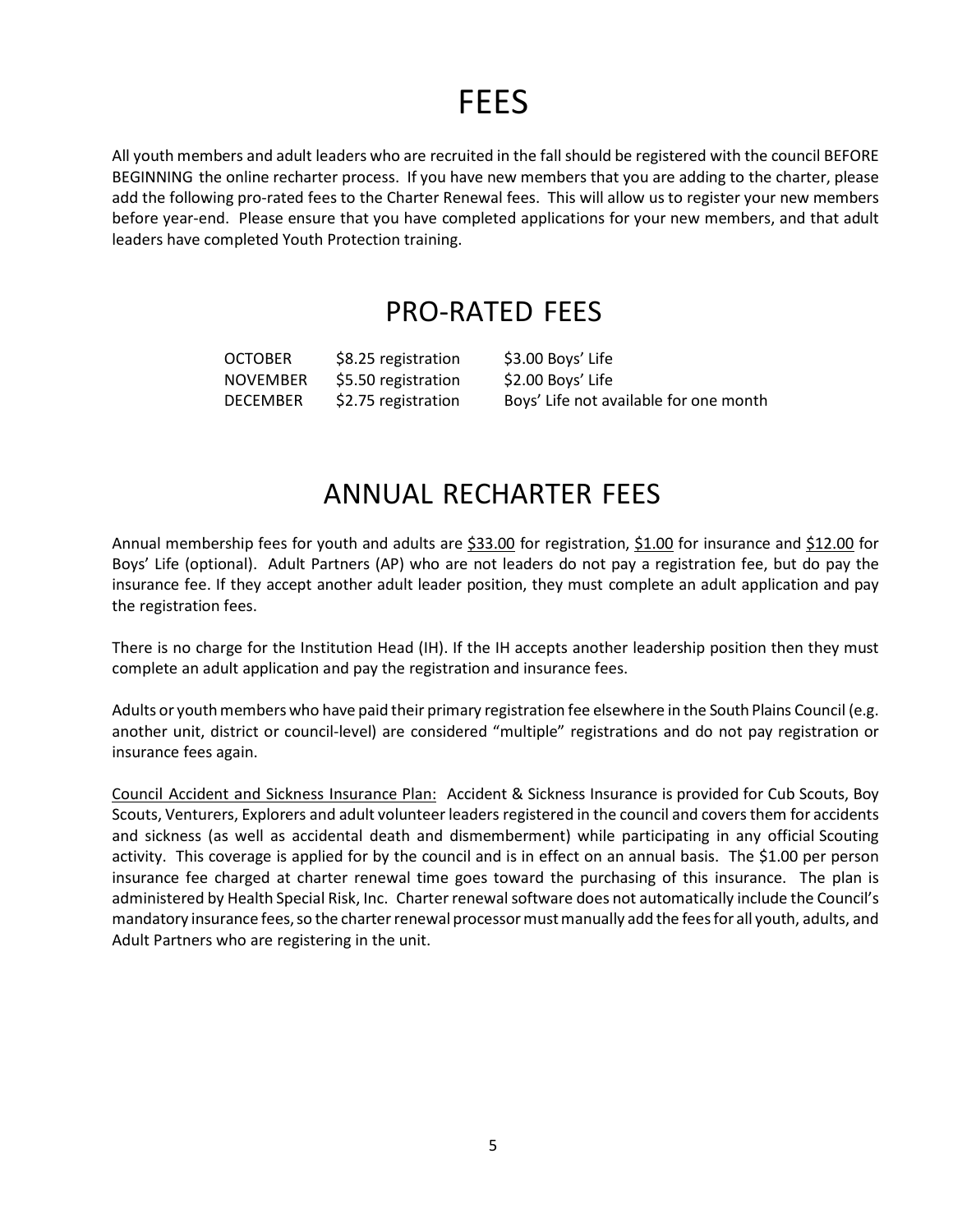## FEE WORKSHEET

| Annual Charter Renewal                                                                         | Fee     | Quantity | Total   |
|------------------------------------------------------------------------------------------------|---------|----------|---------|
| Youth Membership                                                                               | \$33.00 |          |         |
| Adult Membership                                                                               | \$33.00 |          |         |
| <b>Adult Partners</b>                                                                          | \$0.00  |          | \$0.00  |
| Boys' Life<br>(both youth and adults)                                                          | \$12.00 |          |         |
| Accident and Sickness Insurance:<br>Primary Youth and Adult Members (including Adult Partners) | \$1.00  |          |         |
| Unit Liability Insurance Fee                                                                   | \$40.00 | 1        | \$40.00 |
|                                                                                                |         | Total    |         |

### For all Cub Scout Packs, Boy Scout Troops, and Venturing Crews

### Pro-Rated Fees for New Members

|                       | Fee                | Quantity | Total |
|-----------------------|--------------------|----------|-------|
| October               | \$8.25             |          |       |
| November              | \$5.50             |          |       |
| December              | \$2.75             |          |       |
| Boys' Life (October)  | \$3.00             |          |       |
| Boys' Life (November) | \$2.00             |          |       |
|                       | <b>Grand Total</b> |          |       |

Make checks payable to South Plains Council.

Be sure that your District name, unit information and "recharter" appears on the check.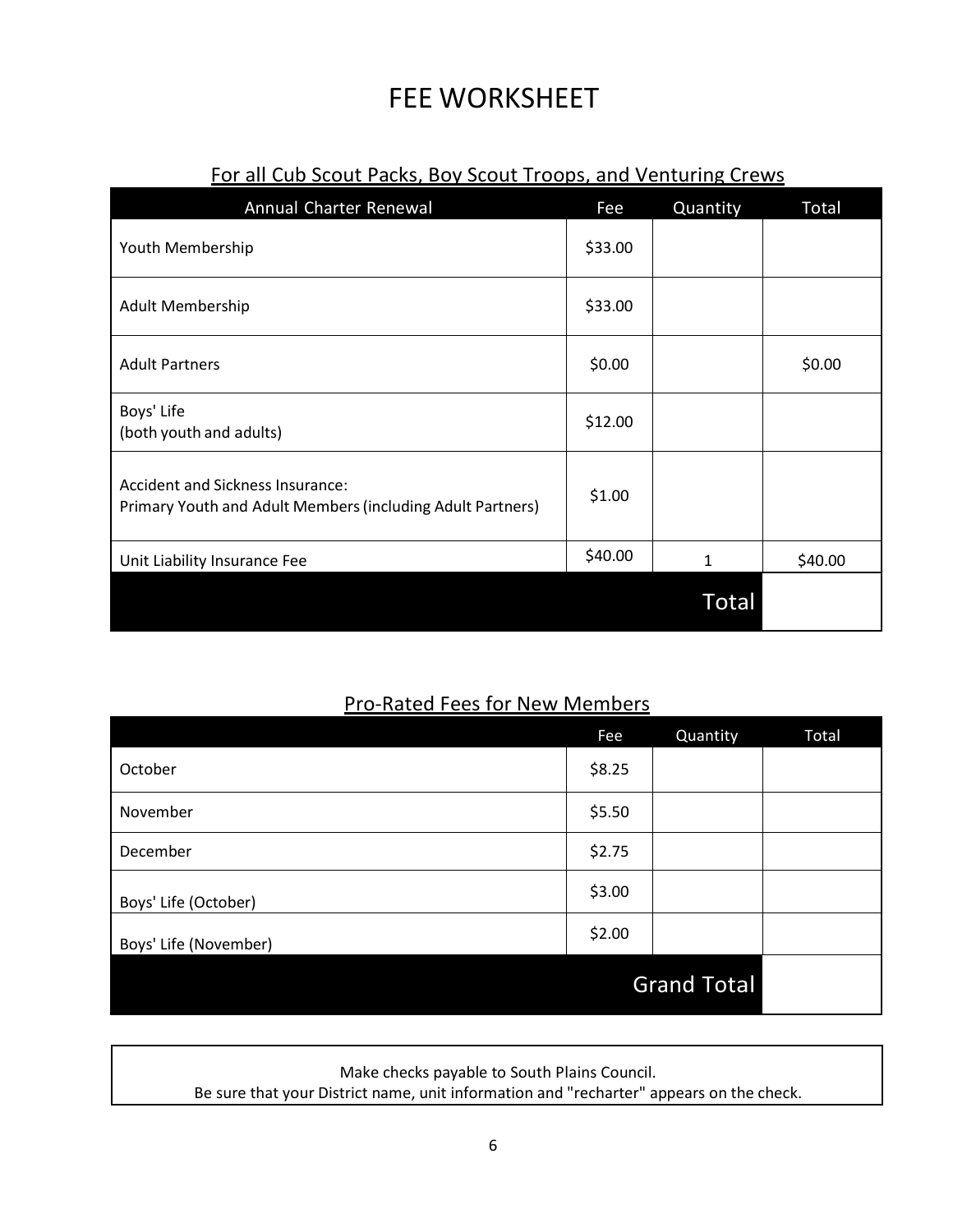## CHARTER RENEWAL CHECKLIST

Charter renewal signatures:

- □ Executive Officer/Institutional Head of Sponsoring organization.
- □ Council Representative (District Executive) can be obtained at turn-in.
- □ Unit Leader (Cubmaster, Scoutmaster, Crew Advisor)

Required Adult members

- □ Executive Officer
- $\Box$  Chartered Organization Representative The only person who can hold more than one position in a unit; he or she can serve as a committee chairman or a member of committee.
- □ Committee Chairman
- $\Box$  Minimum of 2 Committee members (New Member Coordinator or Pack Trainer counts as a committee

member)

- □ Unit Leader (Cubmaster, Scoutmaster, Crew Advisor)
- $\Box$  Cub Packs must also have at least one of the following:
	- Tiger Den Leader, Den Leader, OR Webelos Den Leader
	- Adult partner for every registered Lion and Tiger. \*Fee and adult application is NOT required for this position, as this is not a registered position.\*
- □ Packs/Troops should also have at least one:
	- Assistant Cubmaster/Assistant Scoutmaster (required to qualify for the Journey to Excellence Award [JTE])
- □ Crews should also have at least one:
	- Associate Advisor (required to qualify for the Journey to Excellence Award [JTE])

### Youth members

- □ Verify Name, Address, Grade and rank for each registered youth
- □ Verify Boys' Life Subscription for each youth.
- □ Packs
	- If a Lion, verify Adult Partner information is complete. A Lion must be 5 or 6 years old and in kindergarten.
	- If a Tiger, verify Adult Partner information is complete. A Tiger must be under age 8, have completed kindergarten or be in the first grade or be age 7.
	- A Cub Scout must have completed first grade but not completed third grade or be age 8 or 9.
	- A Webelos Scout must have completed third grade but not completed fifth grade, or be age 10 but not yet 11 ½.
- □ Troops
	- All Boy Scouts must have completed the fifth grade and be at least 10 years old, or be age 11, or have earned the Arrow of Light Award and be at least 10 years old, but have not reached age 18.
- □ Venturing Crews
	- All Venturing Crew youth participants must be 14 years of age, or 13 years and have completed the eighth grade. The maximum age for youth participation is under 21 years. Venturing participants ages 18-21 must complete an adult application and Venturing Youth Protection training and undergo a criminal background check, but are still considered youth members until age 21.